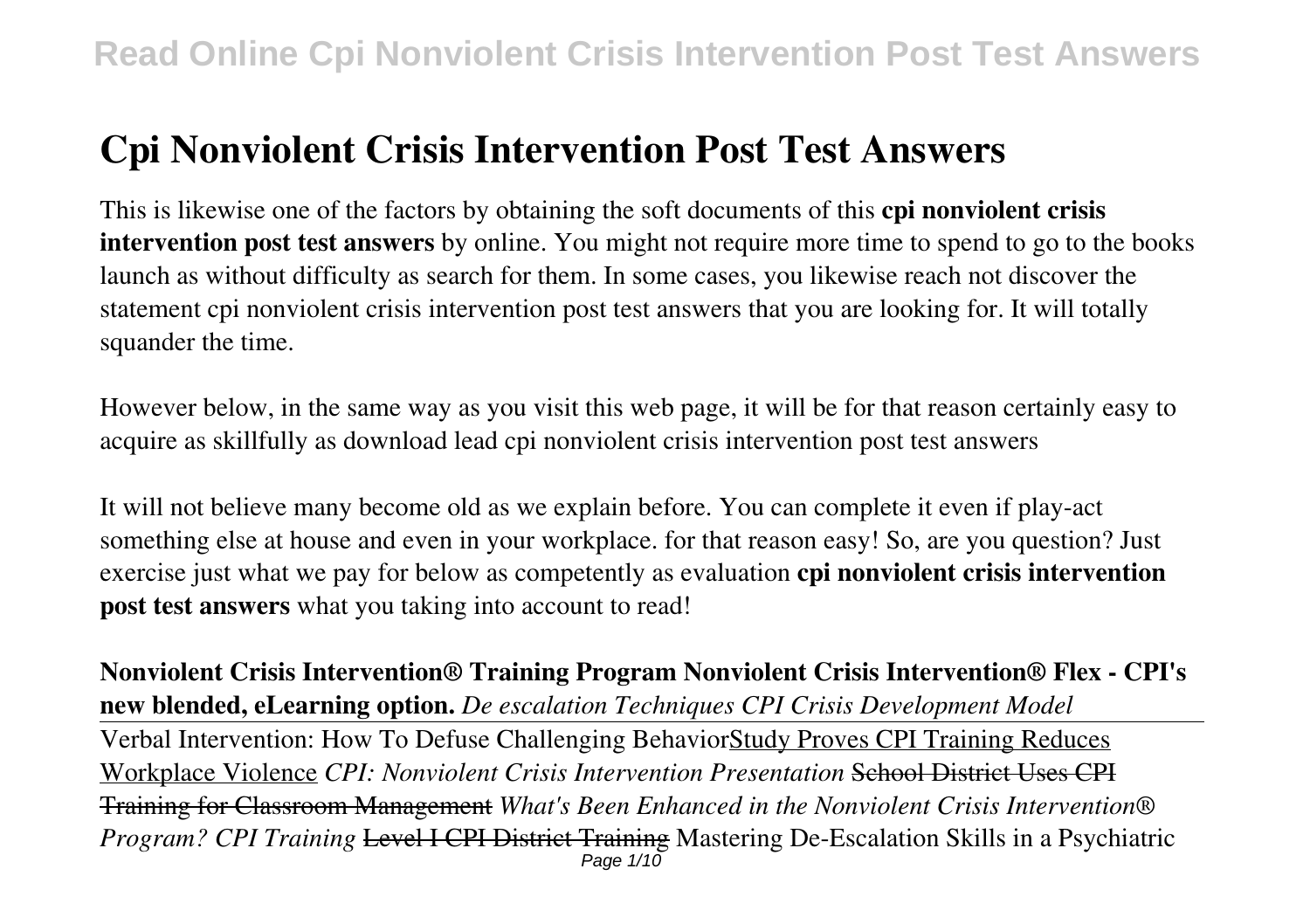Healthcare Setting (Unrestrained Episode 76) Redirecting Behavior PMVA training April 2016 including seclusion *Think Fast, Talk Smart: Communication Techniques* Dealing with aggressive and hostile people Handling Aggressive Behaviors p3 of 3 Conflict Management CPI Acting out Person. March 2017 **Classroom Management Strategies To Take Control Of Noisy Students** *Aggressive Patient Scenario BAD example Basket Hold* CPI Prevention First Training Preview of Nonviolent Crisis Intervention's® Hybrid Training from CPI Positive Connections: CPI and Positive Behavior Support (PBIS) Why We've Enhanced the Nonviolent Crisis Intervention® Program **CPI Holds** *Classroom Management Strategies: A Conversation CPI and Marion County School District* Verbal De-Escalation Strategies in the Classroom Cpi Nonviolent Crisis Intervention Post

To accommodate current CDC and state safety guidelines, CPI is modifying the Nonviolent Crisis Intervention (NCI) Renewal program for the remainder of 2020 to make it easy for Certified Instructors to maintain their active certification status. There are three steps to Virtual NCI Renewal Training:

#### Crisis Prevention Institute (CPI Training) | CPI

NONVIOLENT CRISIS INTERVENTION Preventive Intervention Nonviolent Physical Crisis Intervention Postvention "Any decision taken by staff to physically restrain a student should be exercised only in those circumstances where there is a threat of injury to a person or serious damage to property and there is 346 People Used View all course ››

#### Cpi Training Post Test - 11/2020

The Crisis Prevention Institute (CPI) is an international training organization that specializes in the safe management of disruptive and assaultive behavior. New Training Options: To adhere to social Page 2/10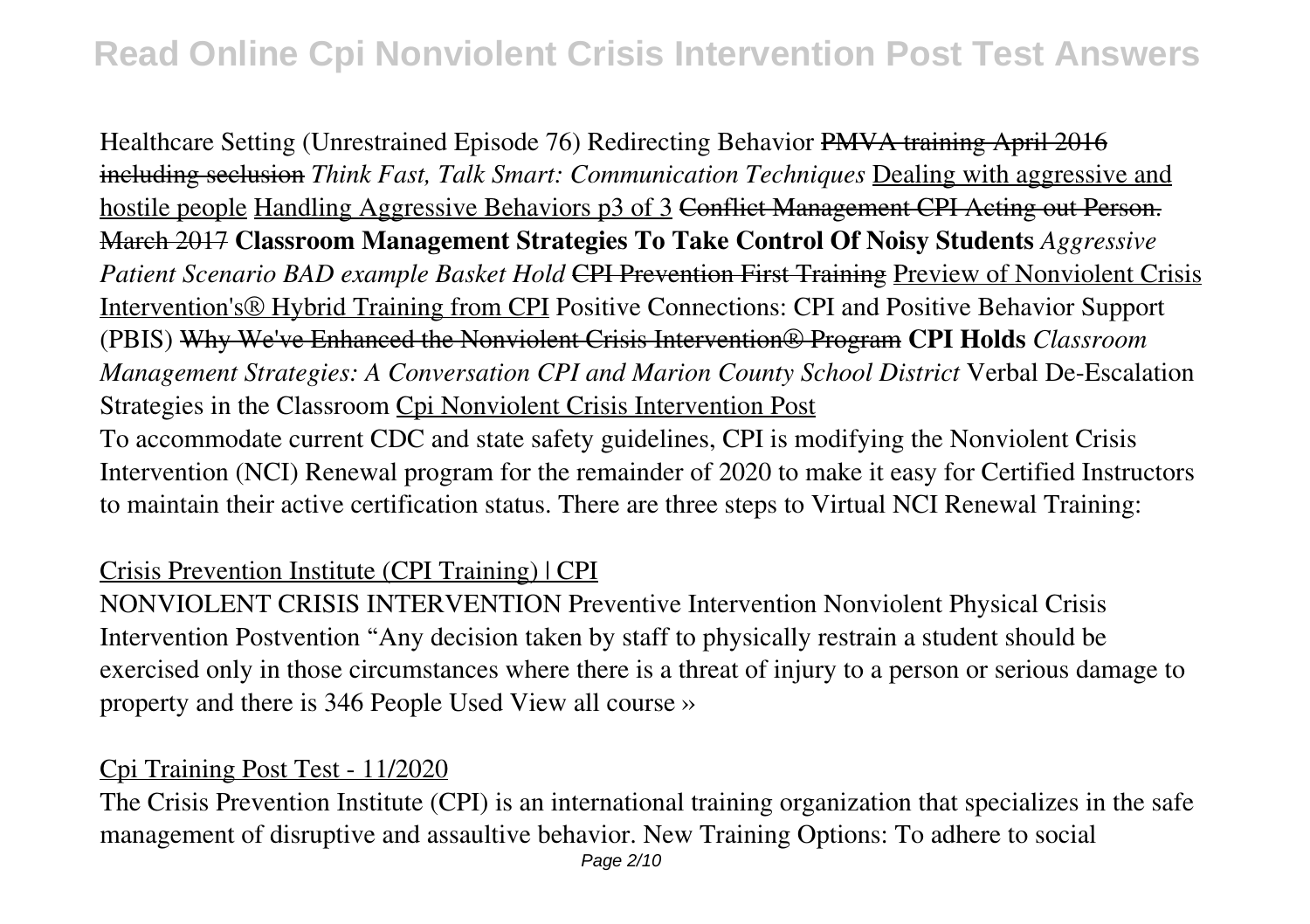distancing protocols, we now offer more flexible training programs with a reduced classroom delivery option for new NCI instructors and virtual-only training programs for new Verbal Intervention instructors.

#### Crisis Prevention Institute (CPI Training) | CPI

Cpi Nonviolent Crisis Intervention Post The Crisis Prevention Institute (CPI) is an international training organization that specializes in the safe management of disruptive and assaultive behavior.

#### Cpi Nonviolent Crisis Intervention Post Test Answers

Hybrid Refresher Post-Test. YINST42. 12-HYB-HND-001 03/12. Michelle Woody 08-4-16. Teacher. MRES. 700 E. Jackson St. Columbia City IN 46725. ... Your Instructor will identify below the CPI Nonviolent Physical Crisis Intervention . SM. techniques in which you . demonstrate pro?ciency during the classroom-based portion of your training.

#### Copy of CPI Post Test | DocHub

Nonviolent Crisis Intervention Cpi Post Test Answers Now symsys03.stanford.edu CPI Verbal Intervention™ Training Part of the all-new CPI 360 Suite for Healthcare, CPI Verbal Intervention Training is a proactive way to create a sustainable ... beloved subscriber, similar to you are hunting the nonviolent crisis intervention cpi post test answers accrual to read this day, this can be

#### Cpi Training Post Test Answers - 11/2020

the CPI Crisis Development ModelSM: Tension Reduction/Therapeutic Rapport. The workbook and Page 3/10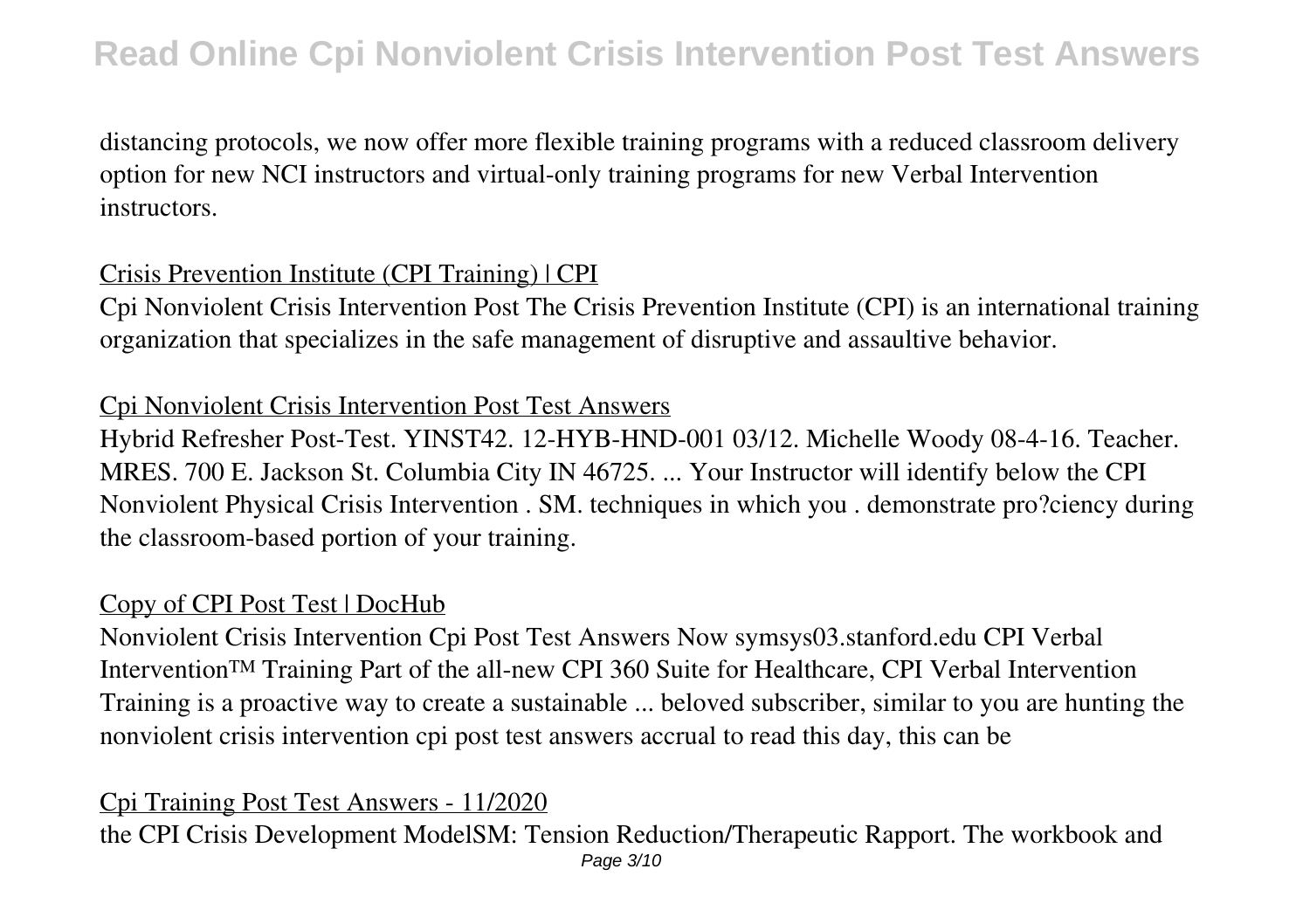Leader's Guide are designed to allow you to review the Postvention process as it relates to both clients and staff. This Leader's Guide can be used in conjunction with your Nonviolent Crisis Intervention® Instructor Manual.

### For Review of the Nonviolent Crisis Intervention Training ...

Post-Vention is used for: c) Staff and the individual in crisis. YOU MIGHT ALSO LIKE... Crisis Prevention Intervention CPI ... CPI Instructor Training. 72 terms. Jana\_Johnson1974. CPI-NONVIOLENT CRISIS INTERVENTION 2016. 55 terms. ameengs PLUS. Nonviolent Crisis Intervention. 49 terms. lokenti. OTHER SETS BY THIS CREATOR. Substance Abuse ...

#### CPI Post Test Review Flashcards | Quizlet

Nonviolent Crisis Intervention ® Nonviolent Crisis Intervention (NCI) training is perfect for primary caregivers, educators and human service professionals who directly intervene in crisis situations, teaching staff de-escalation techniques as well as restrictive and nonrestrictive interventions.

### Nonviolent Crisis Intervention Training | Crisis ...

As a newcomer to CPI's creative department, I recently attended our four-day Nonviolent Crisis Intervention ® training to become a Certified Instructor. Throughout, I was reminded of a quote from Wayne Dyer: "When you change the way you look at things, the things you look at change."

#### CPI's Crisis Development Model? Puts Crisis in Perspective ...

Title: Nonviolent Crisis Intervention 1. Nonviolent Crisis Intervention Training Program (Refresher) Page 4/10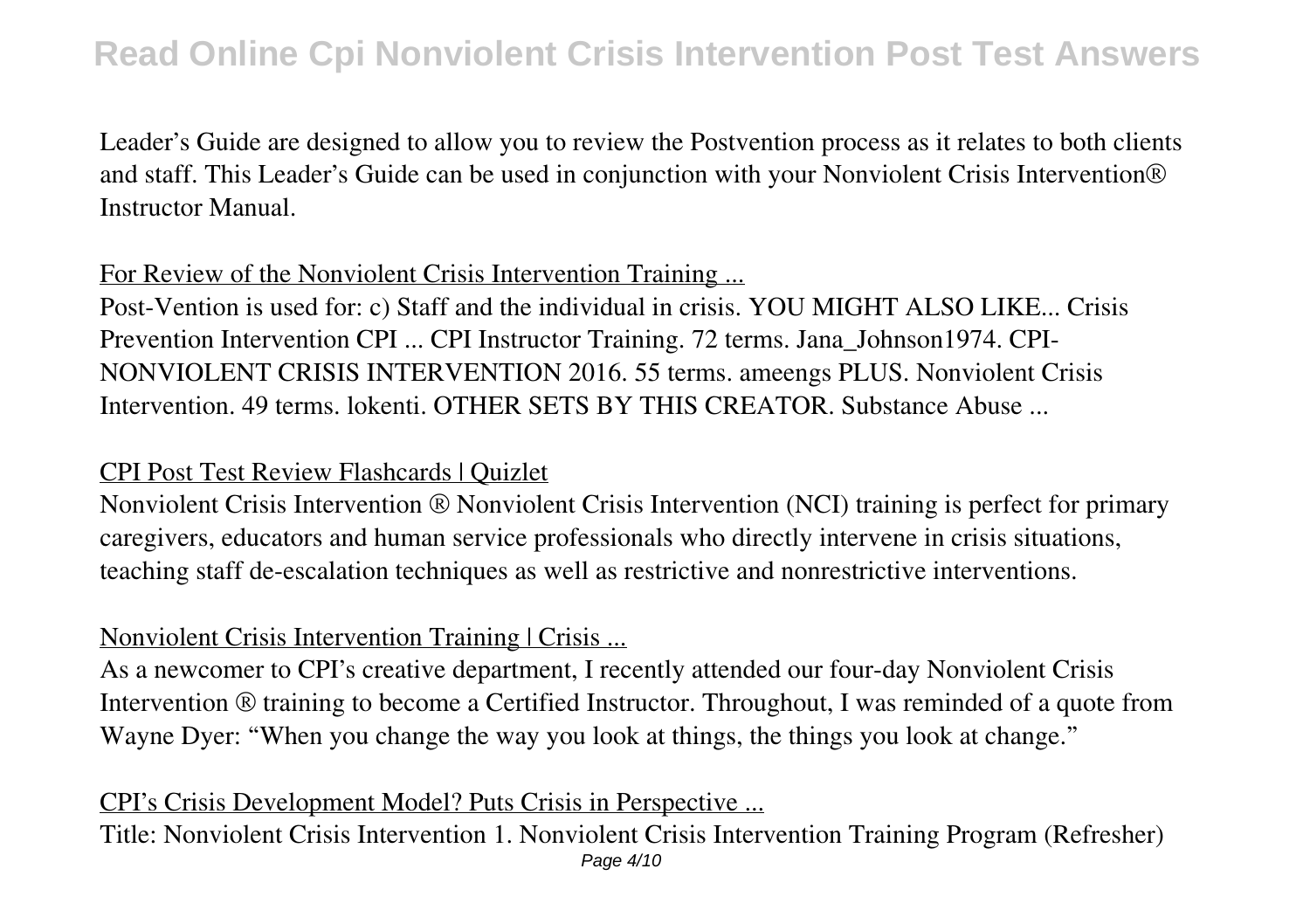Luzerne Intermediate Unit 18 ; 2 CARE. WELFARE. SAFETY. SECURITY. 3 Unit I. The CPI Crisis Development Model

### PPT – Nonviolent Crisis Intervention PowerPoint ...

When you participate in CPI's Nonviolent Crisis Intervention<sup>®</sup> training program, you learn early intervention and nonphysical methods for preventing or managing disruptive behavior. The skills you gain make things easier for you, your coworkers, the organization you work for, and the people in your care. One of the most profound things you'll experience in our training is a change in perception.

### Crisis Intervention Training | CPI

1. NONVIOLENT CRISIS INTERVENTION. Preventive Intervention Nonviolent Physical Crisis Intervention Postvention. "Any decision taken by staff to physically restrain a student should be exercised only in those circumstances where there is a threat of injury to a person or serious damage to property and there is of preventing the likely injury or damage.".

#### NONVIOLENT CRISIS INTERVENTION

June 14, 2019. Non-Violent Crisis Intervention Training. • Equips you will skills, confidence and an effective framework to safely manage and prevent difficult behavior. – Thousands of other organizations train this – Boost staff confidence – Create a culture of safety – Enhance care and support of all – Improve communication – Improve relationships – Raise staff skill to de-escalate.

Nonviolent Crisis Intervention - tavconference.com Page 5/10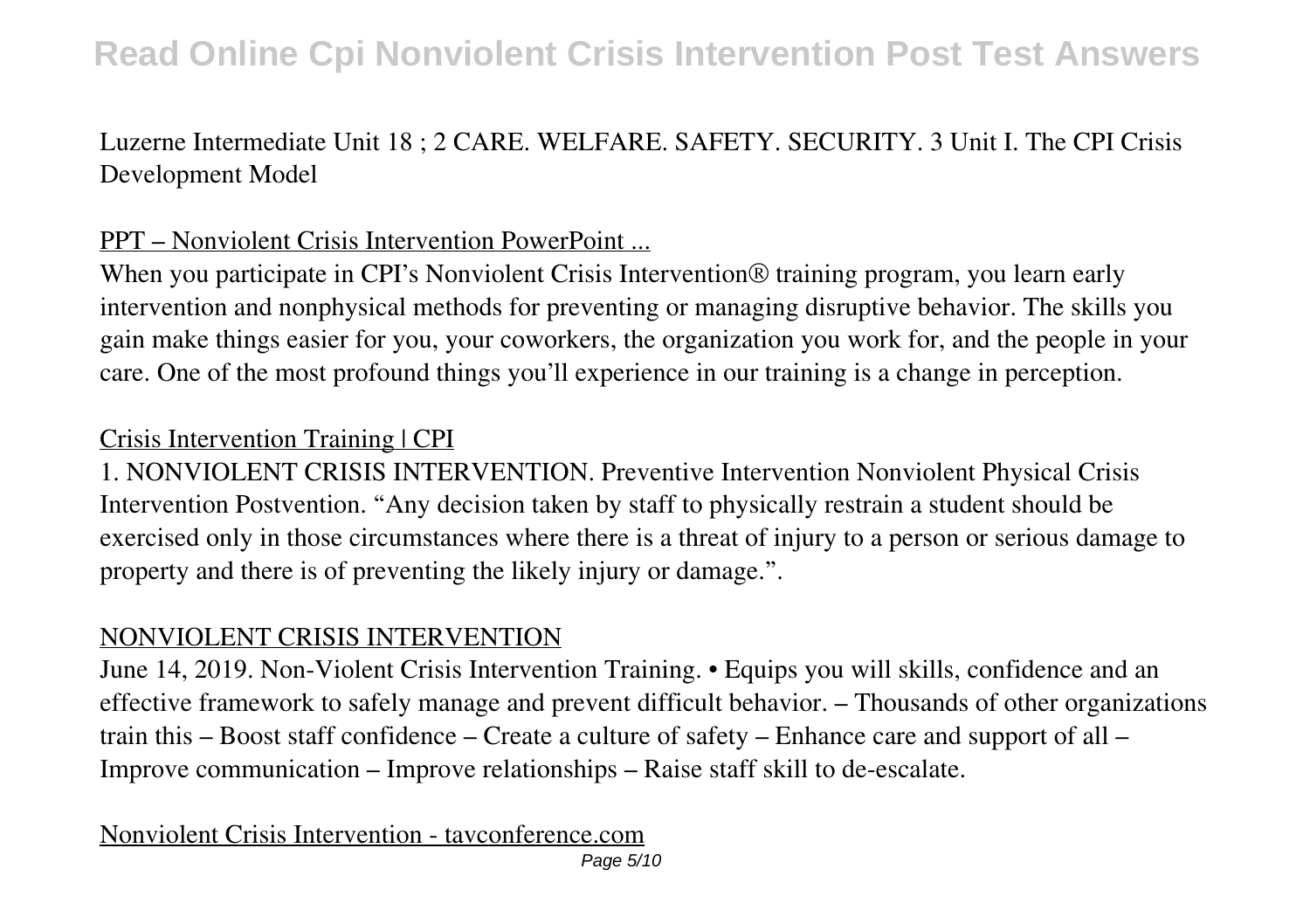NONVIOLENT CRISIS INTERVENTION Preventive Intervention Nonviolent Physical Crisis Intervention Postvention "Any decision taken by staff to physically restrain a student should be exercised only in those circumstances where there is a threat of injury to a person or serious damage to property and there is

### Cpi Refresher Training Test Answers - 11/2020

The quirk is by getting cpi nonviolent crisis intervention post test as one of the reading material. You can be appropriately relieved to entrance it because it will manage to pay for more chances and foster for far along life. This is not abandoned roughly the perfections that we will offer.

#### Cpi Nonviolent Crisis Intervention Post Test

The Crisis Prevention Institute (CPI) is an international training organization that specializes in the safe management of disruptive and assaultive behavior. Important Training Update: Starting in June, we will begin offering blended courses with online delivery options for new NCI instructors and Verbal Intervention instructors.

#### Cpi Training Answers - 11/2020

Nonviolent crisis intervention CPI District training for staff to learn techniques to crisis prevention that emphasizes early intervention and nonphysical methods for preventing or managing disruptive behavior which helps keep students and staff safe in a caring manner. Terms in this set (42) CPI Crisis Development Model 1.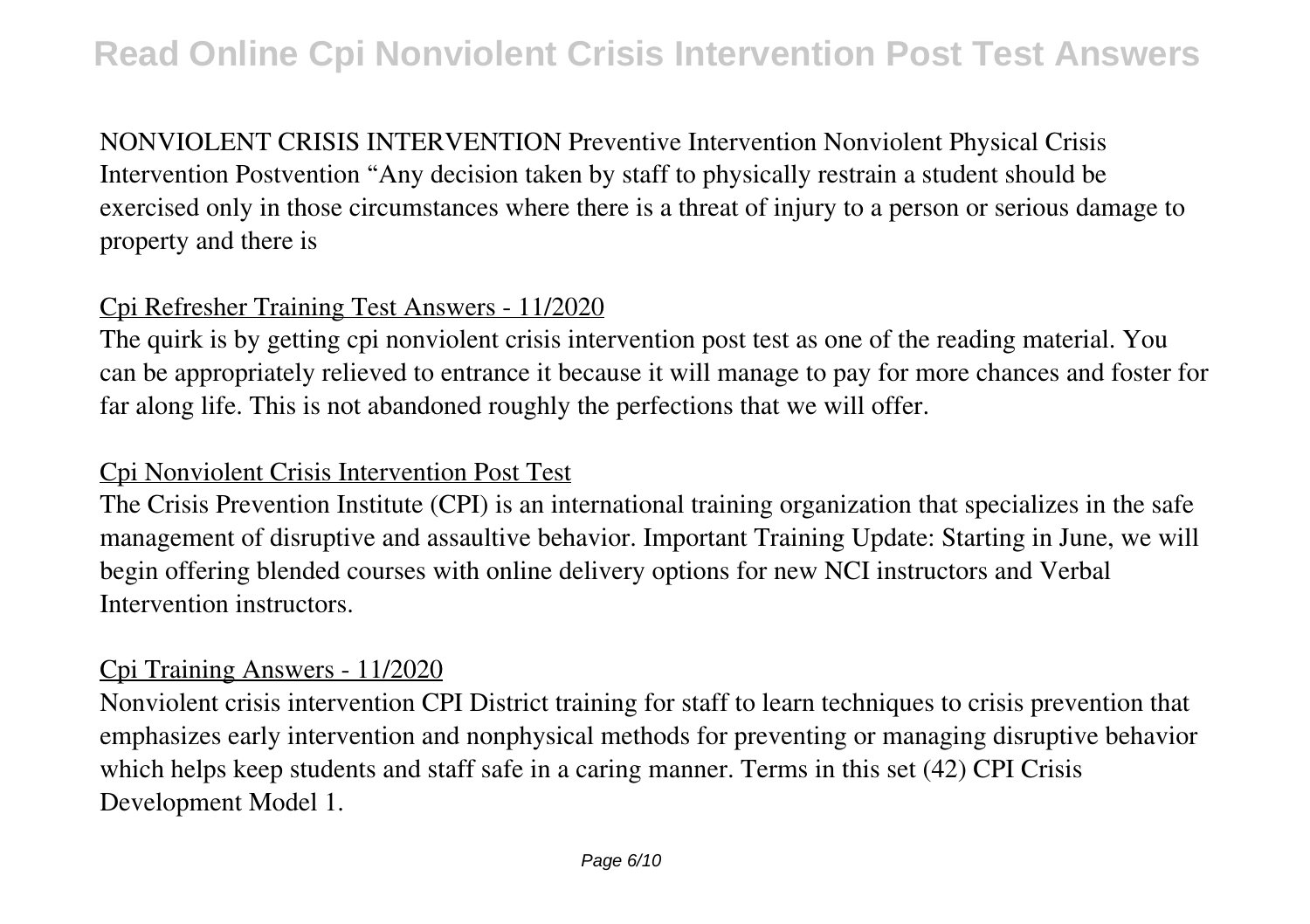This seventh edition includes new chapters and maintains popular features from previous editions such as self awareness prompts while adding research boxes and student worksheets at the end of each chapter.

The strain of caring for children struggling with severe and complex mental health needs affects the entire family. The staff at the innovative Croft Child and Family Unit have developed a unique approach of working intensively with the whole family, and encouraging them to share their experiences with other families, to instigate a complete change that will benefit all family members. Using detailed case studies to illustrate the model, the book focuses on the needs of children with a wide range of developmental, emotional and behavioural difficulties, and explores the complicated interactions between these children, their families and their communities. The care team includes nurses, psychiatrists, doctors, family therapists and creative therapists, social workers and teachers. They examine how to integrate a range of therapeutic interventions and how to use the powerful relationships that develop between professionals and families to enable positive, lasting changes. This book will be indispensable reading for trainees and professionals working with children with mental health problems and their families, and special needs educationalists wanting to understand the benefits of an intensive, multi-family approach to treatment for children who do not respond to standard community interventions.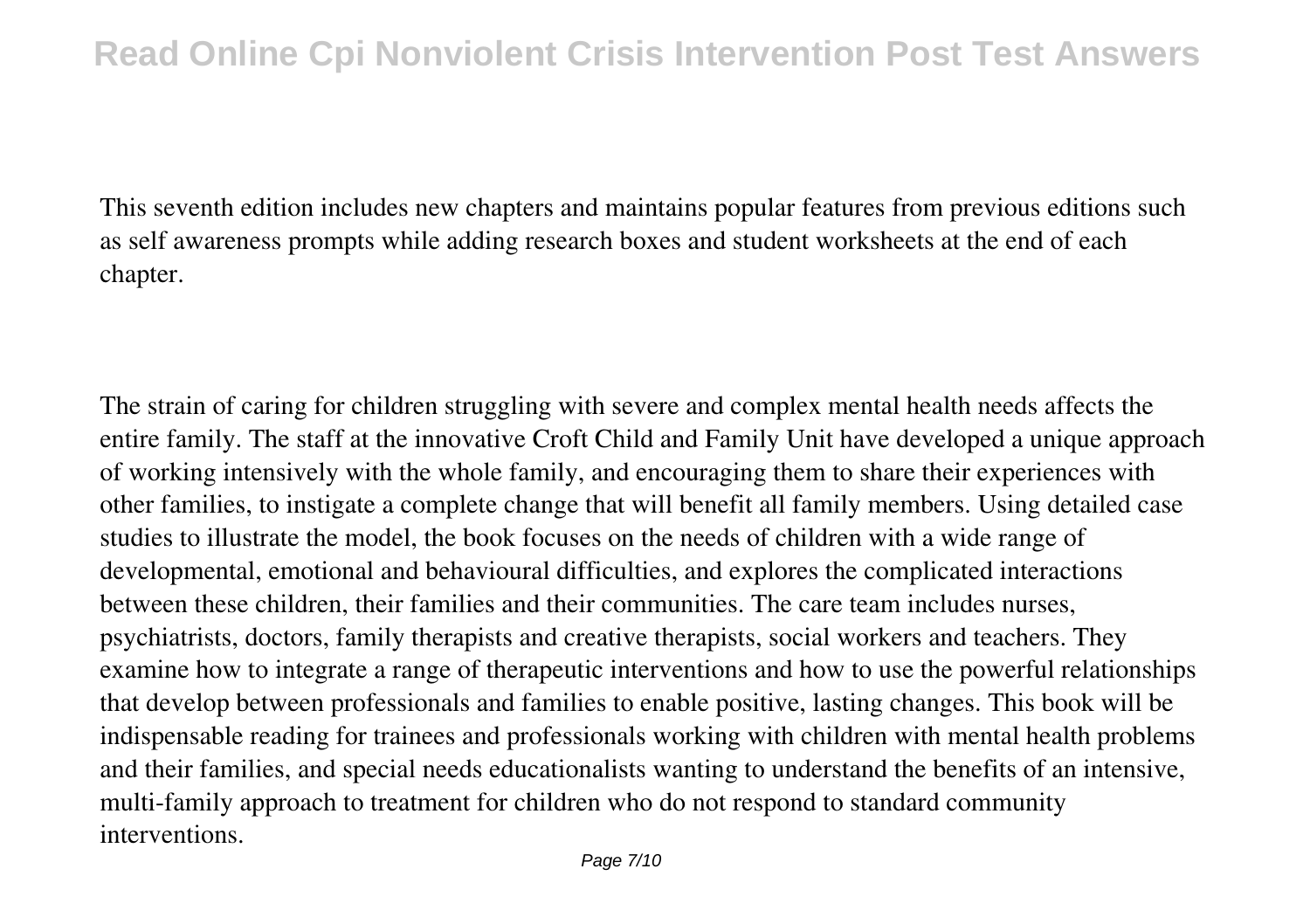Leaders want to see changes in behavior as a result of what people have learned and may expect these new behaviors to deliver results for the business. With the third edition of this book, readers have an opportunity to update their understanding of this classic evaluation framework and to learn from the case studies about how to effectively apply the framework to a variety of learning programs. Readers are presented with the tools and the know-how to tell their own story of value creation.---Foreword by Merrill C. Anderson, Ph.D, Chief Executive Officer, MetrixGlobal, LLC

"... a curriculum geared toward helping students gain skills in consciously regulating their actions, which in turn leads to increased control and problem solving abilities. Using a cognitive behavior approach, the curriculum's learning activities are designed to help students recognize when they are in different states called "zones," with each of four zones represented by a different color. In the activities, students also learn how to use strategies or tools to stay in a zone or move from one to another. Students explore calming techniques, cognitive strategies, and sensory supports so they will have a toolbox of methods to use to move between zones. To deepen students' understanding of how to self-regulate, the lessons set out to teach students these skills: how to read others' facial expressions and recognize a broader range of emotions, perspective about how others see and react to their behavior, insight into events that trigger their less regulated states, and when and how to use tools and problem solving skills. The curriculum's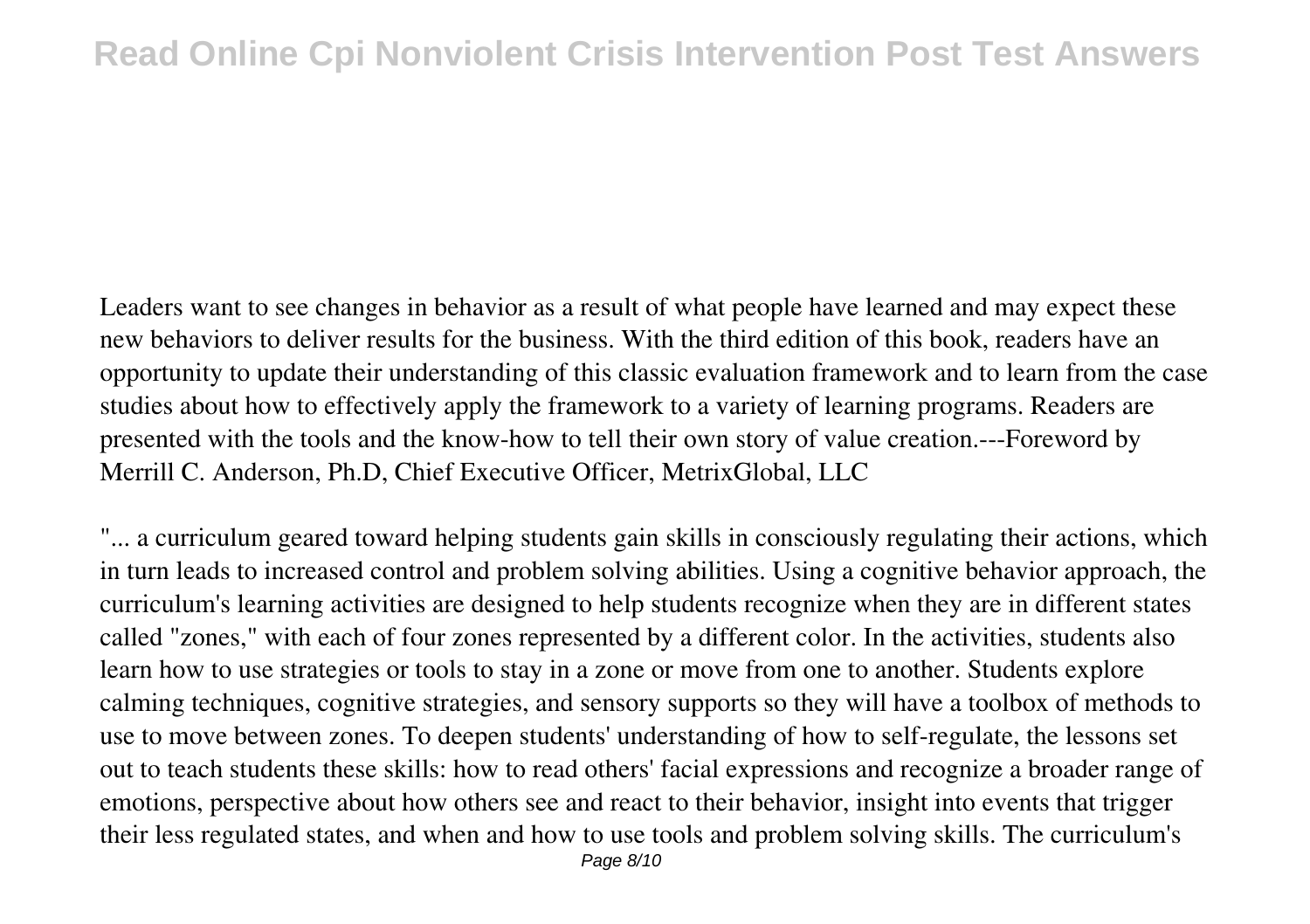learning activities are presented in 18 lessons. To reinforce the concepts being taught, each lesson includes probing questions to discuss and instructions for one or more learning activities. Many lessons offer extension activities and ways to adapt the activity for individual student needs. The curriculum also includes worksheets, other handouts, and visuals to display and share. These can be photocopied from this book or printed from the accompanying CD."--Publisher's website.

A practical guide for health professionals and trainers, offering evidence-based low arousal approaches to defusing and managing aggressive behaviours in a variety of health care settings. Provides both an academic background and practical advice on how to manage and minimize confrontation Illustrates low arousal approaches and offers clear advice on physical restraint and the reduction of these methods Describes the evidence base for recommended approaches Includes a wide range of valuable case examples from a variety of care settings

The UNDP Crisis Prevention and Recovery Report 2008 titled Post-Conflict Economic Recovery: Enabling Local Ingenuity, is a comprehensive analysis focusing on three critical factors: the importance of local ingenuity to guide recovery, the state s role in promoting this ingenuity, and the policies needed to rebuild battered economies and reduce the risk of conflict recurrence. The study cites examples of countries that have succeeded in rekindling post-conflict economies and those that continue to flounder, discussing the foundations that are so vital to foster post-conflict economic recovery.

It is clearly recognized that medical errors represent a significant source of preventable healthcarerelated morbidity and mortality. Furthermore, evidence shows that such complications are often the Page 9/10